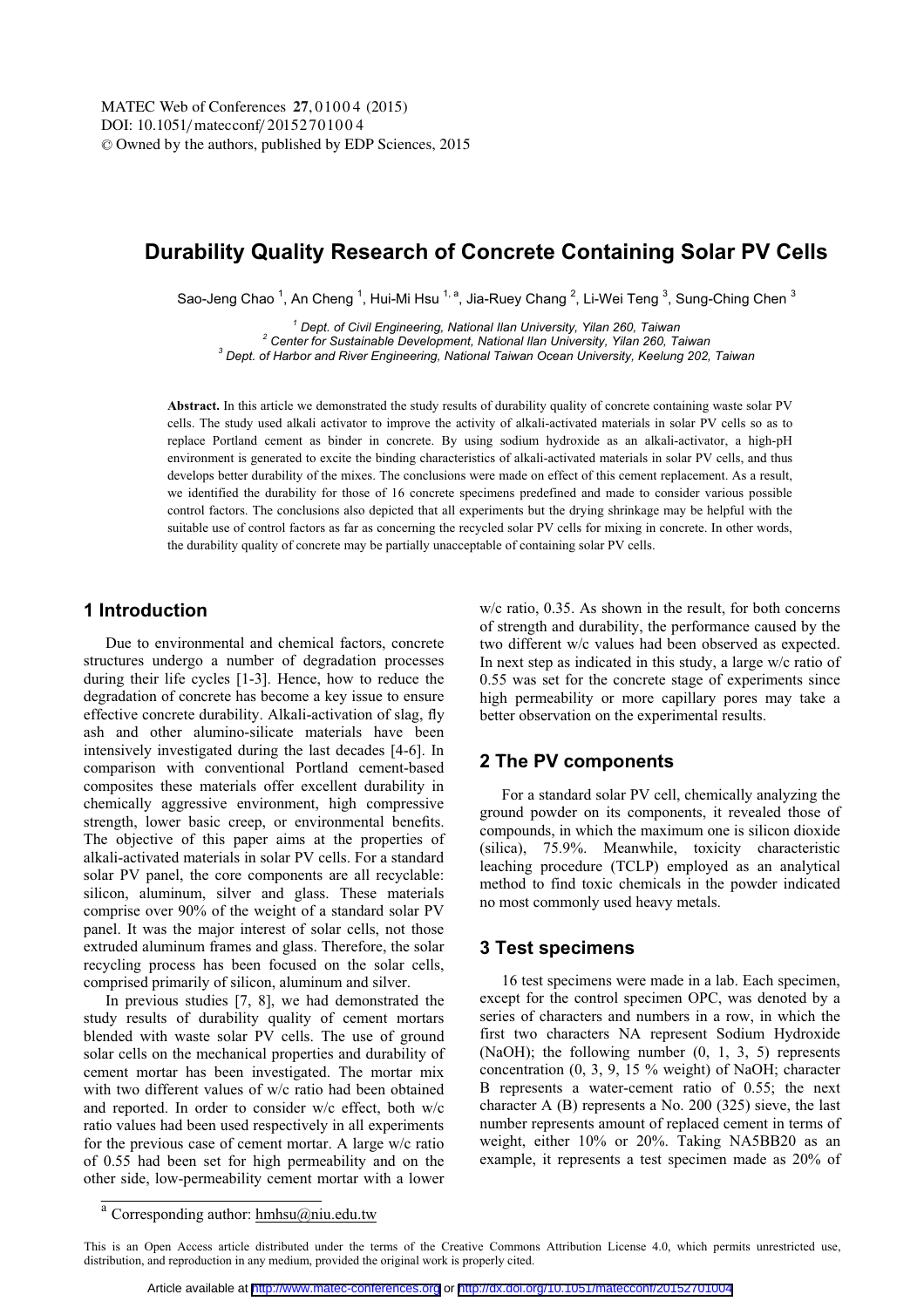the cement which is replaced with sieve# 325 ground PV powders in 15 % weight of NaOH solution.

## **4 Drying shrinkage**

Drying shrinkage is dependent upon several factors, including the properties of the components, proportions of the components, mixing manner, amount of moisture while curing, dry environment, and member size. Concrete cured will undergo some volumetric change and it happens mostly because of the reduction of capillary water by evaporation and the water in the cement paste.

As shown in Table 1, the shrinkage potential of OPC specimen is the lowest one comparing to all 16 test specimens. Since the water-cement ratio of 0.55 was fixed in the tests, the amounts of replaced cement and admixtures used during mixing suppose to have indirect effects on drying shrinkage of concrete. In other words, the severity of this shrinkage directly depends on the physical properties of concrete containing ground solar PV cells. It could be concluded that the use of concrete containing solar PV cells should not be helpful as far as the drying shrinkage of concrete is concerned.

**Table 1.** The drying shrinkage.

| Mix No.    | Drying Shrinkage $(\%)$ |           |           |            |
|------------|-------------------------|-----------|-----------|------------|
|            | alkali 0%               | alkali 3% | alkali 9% | alkali 15% |
| <b>OPC</b> | 0.00057                 | 0.00057   | 0.00057   | 0.00057    |
| NAxBA10    | 0.00074                 | 0.00081   | 0.00073   | 0.00055    |
| NAxBB10    | 0.00072                 | 0.00071   | 0.00060   | 0.00100    |
| NAxBA20    | 0.00084                 | 0.00072   | 0.00063   | 0.00055    |
| NAxBA20    | 0.00077                 | 0.00076   | 0.00085   | 0.00059    |

#### **5 The water absorption**

The amount of water absorption is determined by the gain in weight of a dry specimen on immersion in water under specified conditions, test results obtained as tabulated in Table 2 depending on the values of alkali content. Water absorption obviously increases as the amount of porosity increases there must be voids (pores) for the water to be absorbed in or enter into the body of the specimen. The results revealed that all specimens compared with the control specimen exhibited lower water absorption or less porosity, in which 3% of alkali content was relatively effective. However, the specimen NA5BA10, the test specimen made as 10% of the cement was replaced with sieve# 200 ground PV powders in 15 % weight of NaOH solution, was the lowest case of water absorption. Besides, the water absorption was sensitive to cement replacement rather than the sieve size as indicated in most cases of these tables.

**Table 2.** The water absorption.

|                |       | Absorption $(\% )$ |  |
|----------------|-------|--------------------|--|
| Mix No.        | 7days | 28days             |  |
| <b>OPC</b>     | 0.058 | 0.057              |  |
| NA0BA10        | 0.051 | 0.048              |  |
| NA0BB10        | 0.052 | 0.051              |  |
| NA0BA20        | 0.049 | 0.036              |  |
| NA0BB20        | 0.048 | 0.037              |  |
| <b>NA1BA10</b> | 0.052 | 0.038              |  |
| <b>NA1BB10</b> | 0.051 | 0.042              |  |
| <b>NA1BA20</b> | 0.052 | 0.036              |  |
| <b>NA1BB20</b> | 0.051 | 0.037              |  |
| <b>NA3BA10</b> | 0.049 | 0.046              |  |
| <b>NA3BB10</b> | 0.043 | 0.042              |  |
| <b>NA3BA20</b> | 0.052 | 0.046              |  |
| <b>NA3BB20</b> | 0.043 | 0.044              |  |
| <b>NA5BA10</b> | 0.042 | 0.030              |  |
| <b>NA5BB10</b> | 0.052 | 0.043              |  |
| <b>NA5BA20</b> | 0.045 | 0.041              |  |
| <b>NA5BB20</b> | 0.045 | 0.045              |  |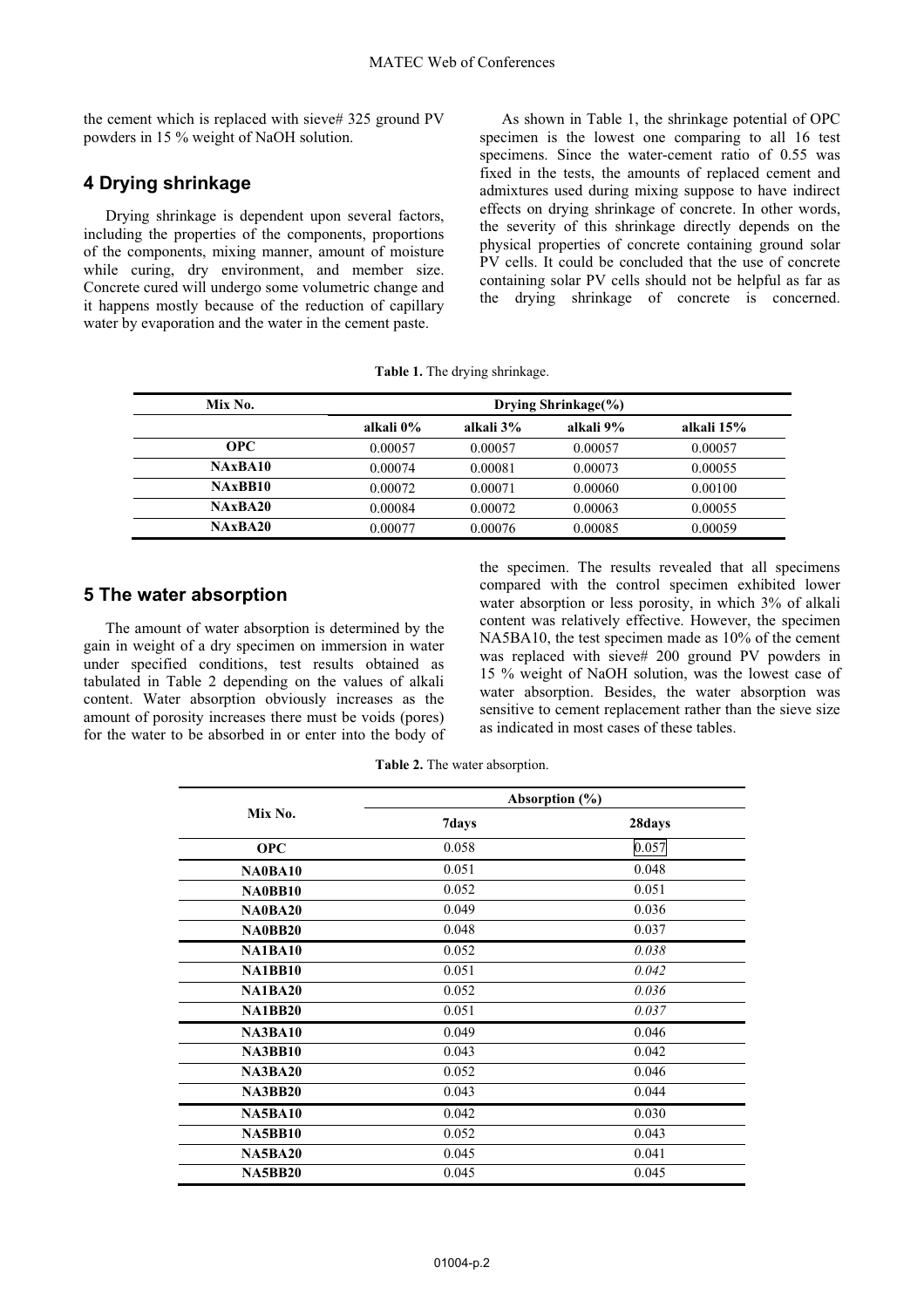#### **6 The sulphate resistance**

The anti-sulphate ability was investigated by examining the performance of all specimens in sulfate environment, which experienced dry-wet cycles in sodium sulfate solution. The parameter in terms of the durability performance of specimens was loss ratio of weight. Thru 5 cycles of repeating tests, results were obtained and tabulated in Table 3 depending on the alkali content.

| Mix No.    | alkali 0% | alkali 3% | alkali 9% | alkali 15% |
|------------|-----------|-----------|-----------|------------|
| <b>OPC</b> | 0.0806    | 0.0807    | 0.0806    | 0.0806     |
| NAxBA10    | 0.0276    | 0.0179    | 0.0064    | 0.0339     |
| NAxBB10    | 0.0251    | 0.0126    | 0.0094    | 0.0151     |
| NAxBA20    | 0.0695    | 0.0503    | 0.0428    | 0.0914     |
| NAxBB20    | 0.0873    | 0.0518    | 0.1673    | 0.1432     |

**Table 3.** The sulphate resistance in terms of weight loss.

It can be found out in these tables, the sulphate resistance in terms of weight loss for 9% alkali content is the best case. In other words, the optimum amount of alkali content with repect to the sulphate resistance is about 9%. On the contrary, NAxBB20, namely the test specimen made as 20% of the cement was replaced with sieve# 325 ground PV powders in 0-15 % weight of NaOH solution always show the worst performance. It also shows that both the sieve# 325 and 20% cement replacement together give a negative effect on the sulphate resistance. In other word, both conditions of high fineness and large replacement are no suitable for the sulphate resistance. Therefore, the case of 9% alkali content needs to discard the condition of high fineness as well as large replacement to result in a better performance of sulphate resistance.

## **7 The 4-point probe resistivity measurement**

The 4-point probe station is equipped with manual prober or 4 point prober, Ohm-meter, and software to realize the resistance and conductivity measurement. Concrete surface resistivity meter provides information about the state of concrete structure. It is directly linked to the likelihood of corrosion and the corrosion rate. A direct correlation between resistivity and chloride diffusion rate has been indicated. Knowledge of the concrete resistivity, and how this varies with durability parameters of concrete, provides a valuable insight into how the desired concrete resistance value can be achieved. Electrical resistivity is an important physical property of concrete which is directly related to chloride induced corrosion process [9].

This study examined the electrical surface resistivity of 16 concrete cylinders at 28 days. Results as listed in Table 4 depicted that most values of resistance were larger than the OPC value and it may mean the better resistance of chloride induced corrosion with the admixture of ground solar PV cells. In addition, the case of 9% alkali content performed the best among these four different alkaline contents.

|  |  | <b>Table 4.</b> The 4-point probe resistivity measurement. |  |
|--|--|------------------------------------------------------------|--|
|--|--|------------------------------------------------------------|--|

| Mix No.    | 4-point probe resistance ( $K\Omega$ -cm) |           |           |            |
|------------|-------------------------------------------|-----------|-----------|------------|
|            | alkali 0%                                 | alkali 3% | alkali 9% | alkali 15% |
| <b>OPC</b> | 10.2                                      | 10.2      | 10.2      | 10.2       |
| NAxBA10    | 8.4                                       | 12.3      | 16.3      | 18.0       |
| NAxBB10    | 9.4                                       | 11.0      | 18.3      | 14.0       |
| NAxBA20    | 12.3                                      | 16.7      | 23.3      | 21.3       |
| NAxBB20    | 12.7                                      | 17.3      | 25.7      | 22.0       |

#### **8 Conclusions**

In previous studies, we had demonstrated the study results of durability quality of cement mortars blended with waste solar PV cells. The use of ground solar cells on the mechanical properties and durability of cement mortar has been investigated. Following those experimental results, in this article we studied the

durability quality of concrete containing waste solar PV cells. By using sodium hydroxide as an alkali-activator, a high-pH environment is generated to excite the binding characteristics of alkali-activated materials in solar PV cells, and thus develops better durability of the mixes. The conclusions were observed on effect of this cement replacement. The observations were fourfold as follows.

Firstly, as indicated from the tests of drying shrinkage, it could be concluded that the use of concrete containing